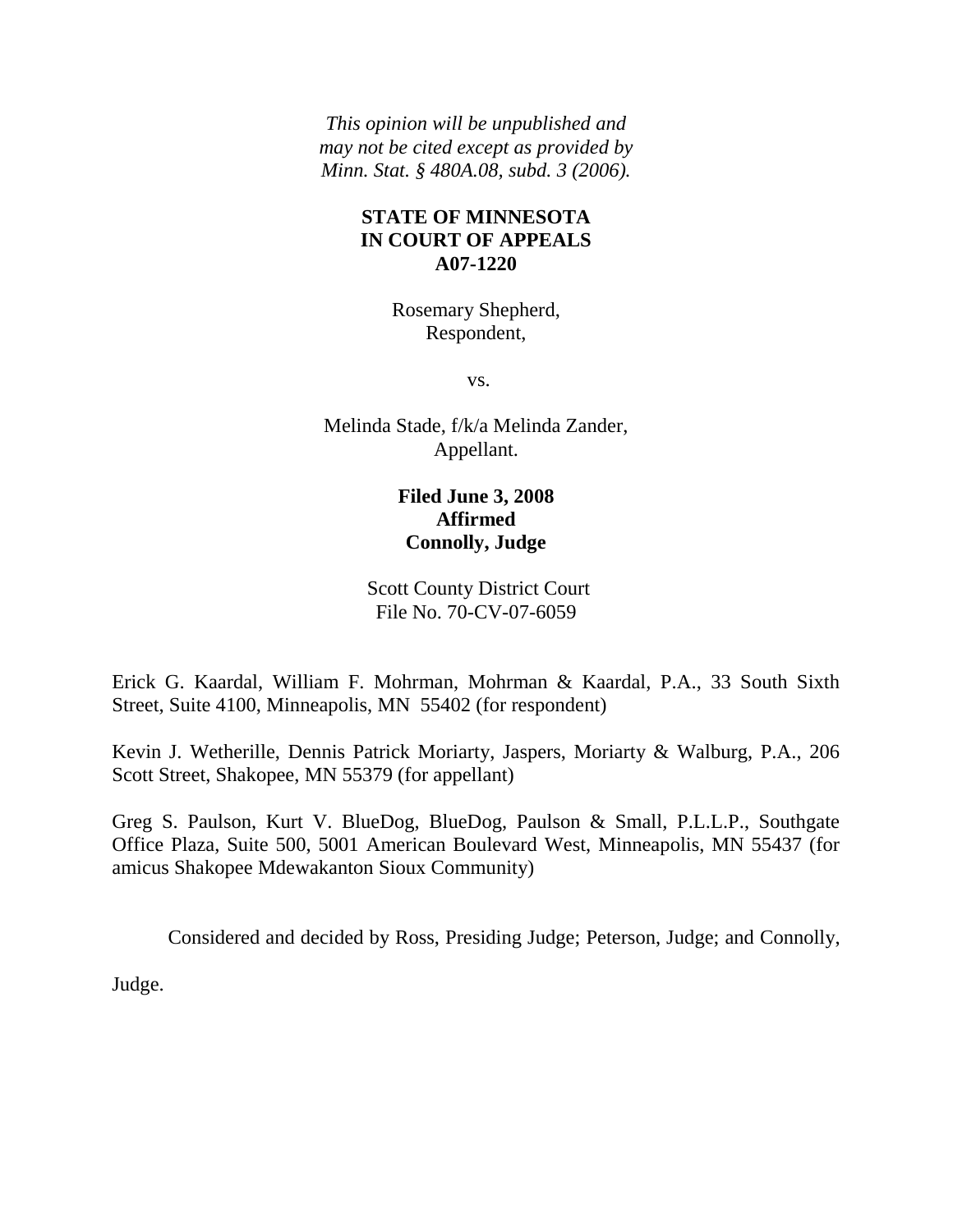#### **U N P U B L I S H E D O P I N I O N**

#### **CONNOLLY,** Judge

Appellant challenges the district court"s denial of her motion to dismiss respondent's complaint on the ground that it is barred by the doctrine of sovereign immunity. Appellant asserts that the Shakopee Mdewakanton Sioux Community (the tribe) is an indispensable party to the suit and that, because the tribe cannot be joined, the suit must be dismissed. We conclude that the tribe is neither a necessary nor an indispensable party and therefore affirm the district court's decision.

#### **FACTS**

Appellant Melinda Stade is an enrolled member of the tribe. Respondent Rosemary Shepherd, who is of Native American descent but is not a member of the tribe, was employed by Mystic Lake Casino, a business owned by the tribe. Shepherd's employment was terminated when the tribe issued a no-trespass order against her, which precluded her from reporting to work and has also prevented her from accessing free health care on the reservation.

Shepherd initiated a civil action against Stade in district court, alleging that statements made by Stade led to the tribe"s issuance of the no-trespass order and asserting claims of tortious interference with contract; tortious interference with prospective contractual relations; tortious interference with health care and physician-client relationship; and defamation. Shepherd has not named the tribe as a defendant to this action.

2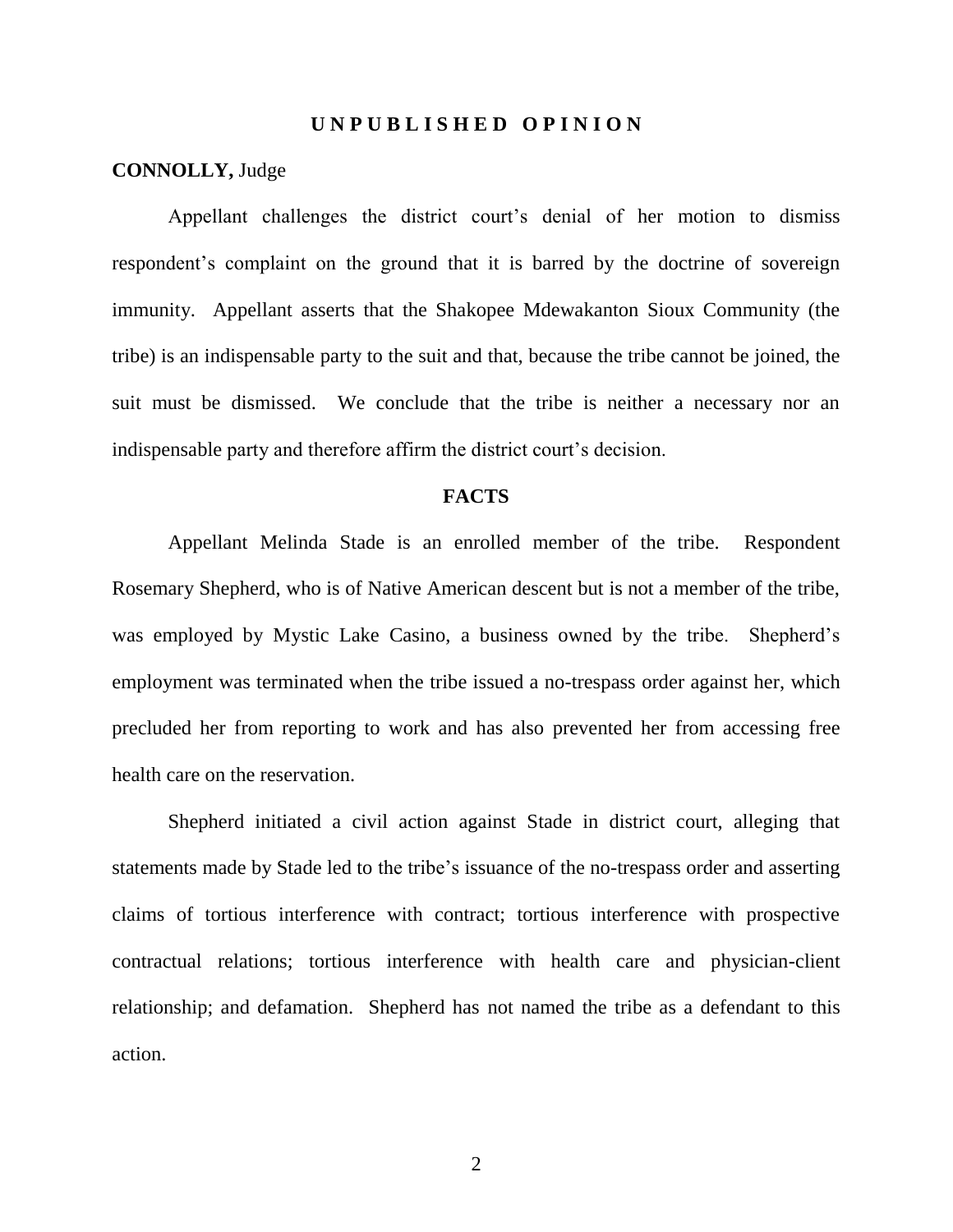In her complaint, Shepherd alleges that Stade dated Shepherd"s adult son and that, when the relationship ended, Stade harbored anger toward the entire Shepherd family. Shepherd claims that Stade went to Shepherd"s supervisors at Mystic Lake Casino and falsely claimed that Shepherd was "monitoring [Stade"s] gaming habits through the casino"s computer system in an effort to claim that [Stade] was spending too much time at the casino and not enough time with her children." Shepherd alleges that, as a result of Stade"s statements, the tribe issued a no-trespass order to Shepherd, stating that she "presented a threat to the life, health, safety and general welfare of the community, its members, other residents and guests." And Shepherd alleges that Stade intended her statements to cause Shepherd"s loss of employment and access to free health care.

### **D E C I S I O N**

#### **I.**

An appeal generally is not available from the denial of a motion to dismiss. *See*  Minn. R. App. P. 103.03 (identifying appealable orders). But orders denying dismissal based on immunity or jurisdictional grounds are collateral orders subject to immediate review because they fall within ""that small class which finally determine claims of right, separable from, and collateral to, rights asserted in the action, too important to be denied review and too independent of the cause itself to require that appellate consideration be deferred until the whole case is adjudicated."" *McGowan v. Our Savior's Lutheran Church*, 527 N.W.2d 830, 833 (Minn. 1995) (quoting *Mitchell v. Forsyth*, 472 U.S. 511, 524-25, 105 S. Ct. 2806, 2814 (1985)). For similar reasons, orders denying dismissal based on indispensable-party determinations under Minn. R. Civ. P. 19 are also subject to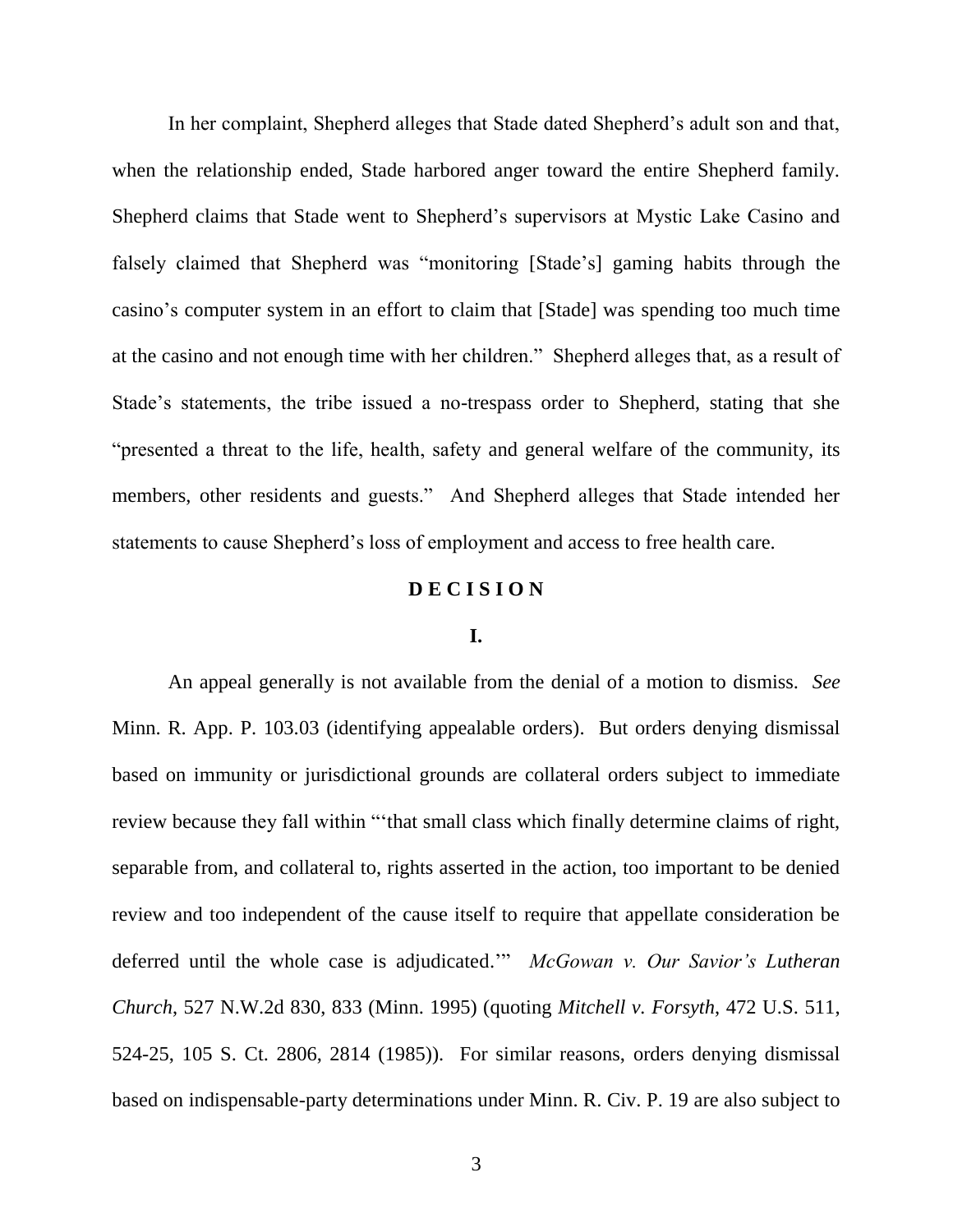immediate review. *See Hunt v. Nev. State Bank*, 285 Minn. 77, 90, 172 N.W.2d 292, 301 (1969) (explaining that the "considerations in weighing a motion based upon failure to join an indispensable party are quite similar to those presented by a motion to dismiss for lack of jurisdiction").

Stade requests that we also review the district court's determination that Shepherd has stated a viable claim for tortious interference with the physician-patient relationship, which claim Stade urges has not been recognized by the Minnesota courts. Because this issue is unrelated to the court's indispensable-party determination, interlocutory review is not available under the collateral-order doctrine. *See Meier v. City of Columbia Heights*, 686 N.W.2d 858, 863 (Minn. App. 2004) (citing *Swint v. Chambers County Comm'n*, 514 U.S. 35, 50-51, 115 S. Ct. 1203, 1212 (1995)) (noting that we decline to provide interlocutory review to additional issues unless they are inextricably intertwined with the appealable issue). Nor do we find that review will serve the interests of justice. *See*  Minn. R. App. P. 103.04 (allowing review of matters in the interest of justice). Thus, we decline review of this issue.

#### **II.**

We review the denial of a motion to dismiss under rule 19 for abuse of discretion. *See Hoyt Props., Inc. v. Prod. Res. Group, L.L.C.*, 716 N.W.2d 365, 377 (Minn. App. 2006). Joinder analysis under the rule involves a two-part inquiry. Minn. R. Civ. P. 19.01, 19.02; s*ee U.S. ex rel. Hall v. Tribal Dev. Corp.*, 100 F.3d 476, 478-79 (7th Cir. 1996) (describing bifurcated analysis). First, the court must determine the existence of a person or entity to be joined if feasible, sometimes referred to as a "necessary party."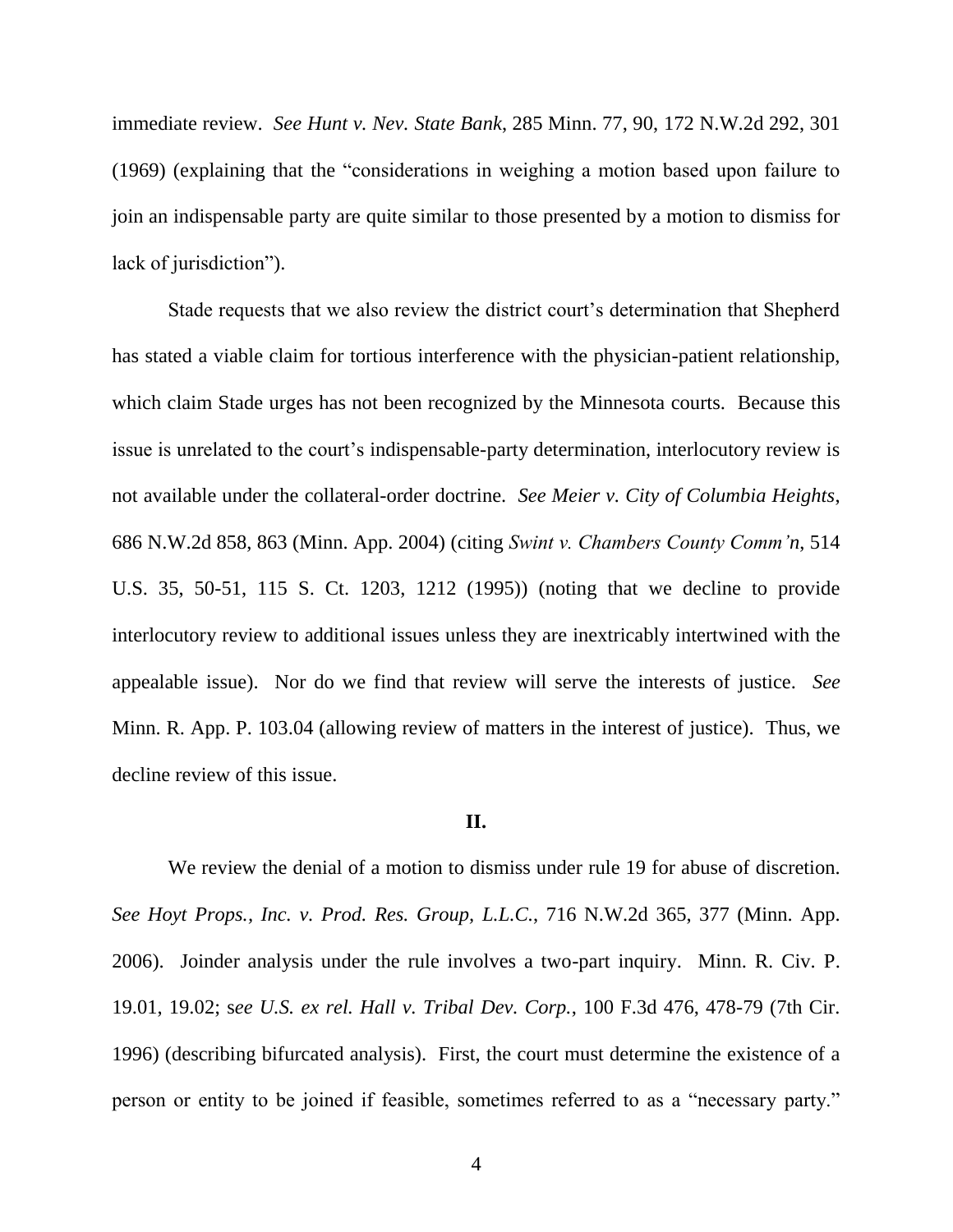Minn. R. Civ. P. 19.01; *see Tribal Dev. Corp.*, 100 F.3d at 478 (equating "necessary party" with a person to be joined if feasible). A party is "necessary" if (1) complete relief cannot be accorded without joining that party or (2) disposition of the action in that party"s absence will impair that party"s ability to protect an interest or subject other parties to a substantial risk of inconsistent obligations in relation to that interest. Minn. R. Civ. P. 19.02.

The court's identification of a necessary party, however, does not end the inquiry. *Tribal Dev. Corp.*, 100 F.3d at 479. If a necessary party is subject to the court's jurisdiction, that party must be joined in the action. *See* Minn. R. Civ. P. 19.01. Most rule 19 issues, however, arise in the context of identification of necessary parties who are not subject to the court"s jurisdiction. When a necessary party cannot be joined, the court must determine whether that party is indispensable. *Id.*

An indispensable party is a party "without whom the action could not proceed in equity and good conscience."" *Hoyt*, 716 N.W.2d at 377 (quoting *Murray v. Harvey Hansen-Lake Nokomis, Inc.*, 360 N.W.2d 658, 661 (Minn. App. 1985)); *see* Minn. R. Civ. P. 19.02. In determining whether a party is indispensable, the court should consider factors including

> (a) to what extent a judgment rendered in the person"s absence might be prejudicial to the person or those already parties;

> (b) the extent to which, by protective provisions in the judgment, by the shaping of relief, or other measures, the prejudice can be lessened or avoided;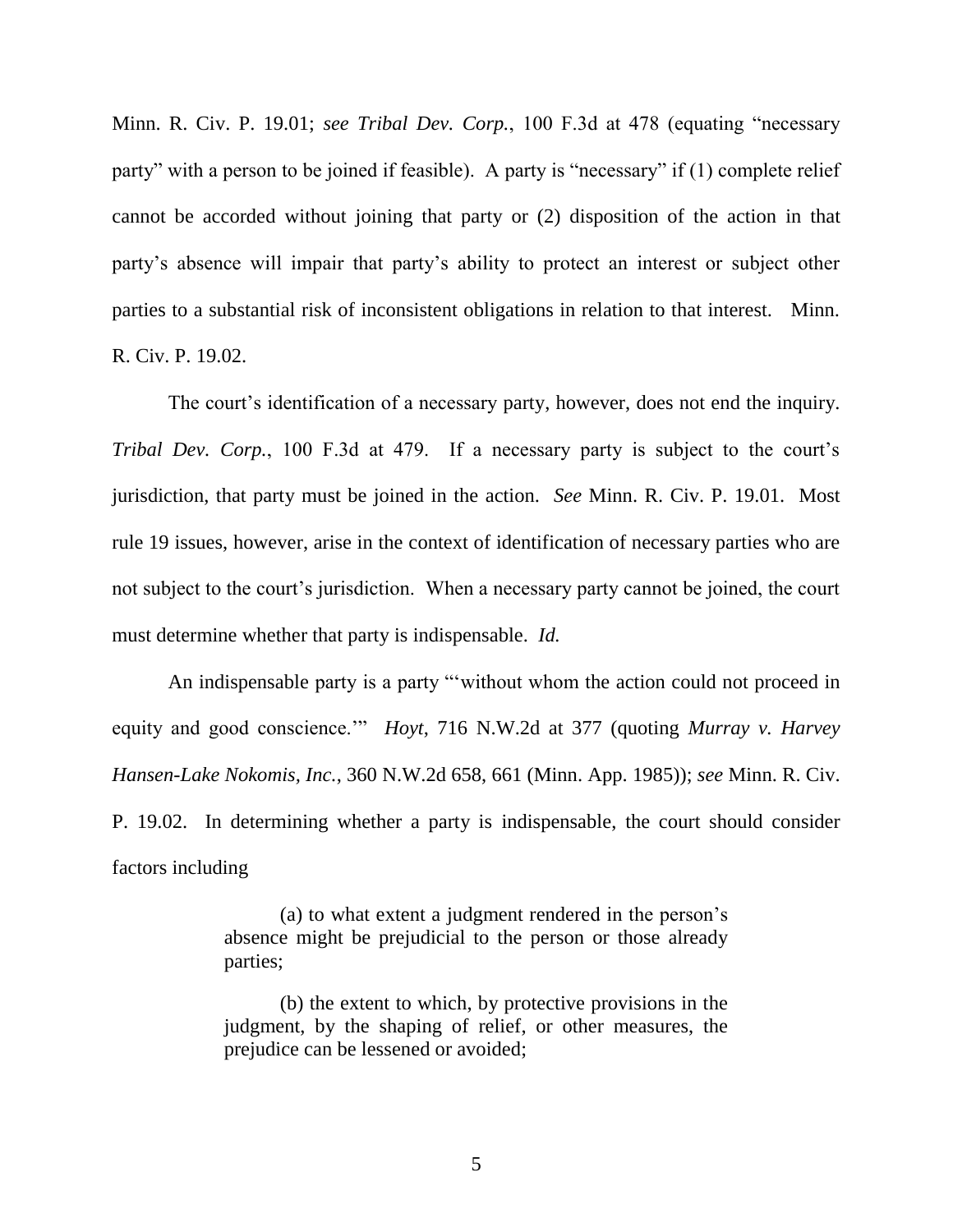(c) whether a judgment rendered in the person"s absence will be adequate; and

(d) whether the plaintiff will have an adequate remedy if the action is dismissed for nonjoinder.

Minn. R. Civ. P. 19.02; *see Hoyt*, 716 N.W.2d at 377.

Applying these factors, the district court concluded that the tribe was not an indispensable party, noting that Shepherd's claims against Stade are "separate and distinct" from any claim that she may have against the tribe and that she is not claiming a breach of contract or defamation by the tribe. The court rejected Stade"s assertion that disposition of the action would impede the tribe"s ability to protect its interests and expressed skepticism of Stade"s assertion that Shepherd has an adequate remedy in tribal court. The district court did not expressly distinguish between the necessary-party analysis of rule 19.01 and the indispensable-party analysis of rule 19.02. The court's written decision, however, suggests in its conclusion that the tribe was neither necessary nor indispensable. We agree.

Stade asserts that the tribe is a necessary party because the district court cannot grant complete relief in this case without joining the tribe as a party. And the tribe, appearing as amicus curiae, echoes this concern. But neither Stade nor the tribe is able to offer any support for their assertions. As the district court found, Shepherd seeks only money damages and only from Stade, an individual member of the tribe. Thus, the district court can grant all relief requested.

Stade and the tribe next assert that the tribe"s interests are implicated by the litigation because "[t]he no-trespass order issued by the Tribe is the sole cause of

6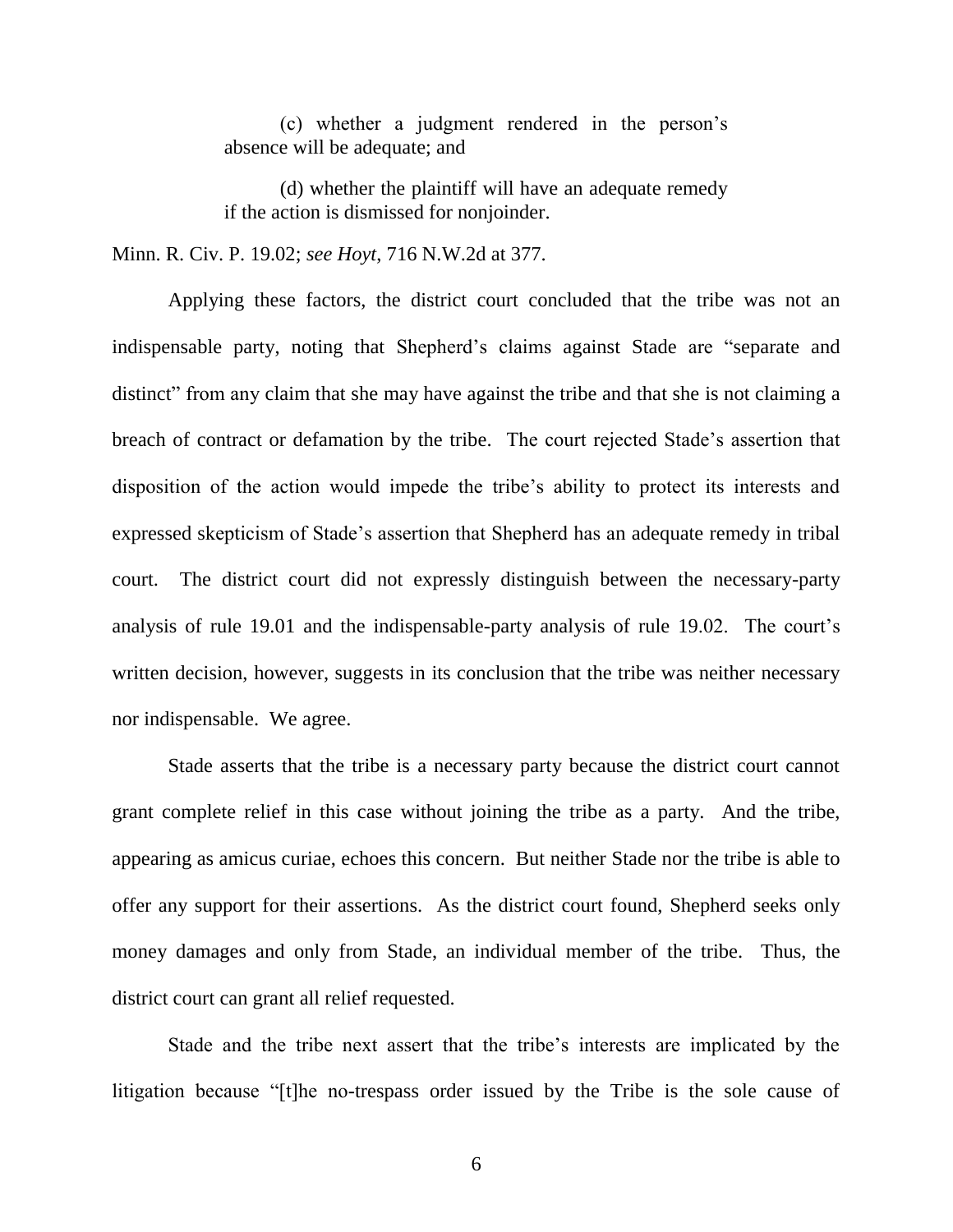Respondent"s employment termination, and that decision by the Tribe cannot be challenged in district court." The tribe focuses much attention on its sovereign right to exclude individuals from tribal property. But Shepherd does not challenge the tribe's right to enter the no-trespass order, nor does she seek reinstatement of her employment or any other type of relief from the tribe.

With respect to Shepherd"s tortious-interference-with-contract claim, Stade asserts that the tribe will be prejudiced if not joined because the claim requires a determination that the tribe breached a contract with Shepherd. Shepherd cites *Ente Nazionale Idrocarburi v. Prudential Sec. Group, Inc.*, 744 F. Supp. 450 (S.D.N.Y. 1990) (*ENI*). In that case, the court found that it would be compelled to determine whether an absent party had breached a contract and thus held that that party was indispensable under Fed. R. Civ. P. 19. *Id.* at 454. But there is ample contrary authority. *See Ark. v. Tex.*, 74 S. Ct. 109, 110, 346 U.S. 368, 370 (1953) (rejecting argument that parties to contract are indispensable parties under Fed. R. Civ. P. 19: "the controversy is between Arkansas and Texas—the issue being whether Texas is interfering unlawfully with Arkansas' contract"); *Salton, Inc. v. Philips Domestic Appliances & Pers. Care B. V.*, 391 F.3d 871, 880 (7th Cir. 2004) (stating that "there is no rule that you cannot sue the interferer without also suing the party to your contract whom the defendant inveigled into breaking the contract"); *cf. Kisch v. Skow*, 305 Minn. 328, 331, 233 N.W.2d 732, 734 (1975) (holding that a plaintiff may sue "one, all, or any number of joint tortfeasors without violation of Rule 19.01"). And as even the *ENI* court acknowledges, joinder analysis under rule 19 turns on the specific facts of each case. *ENI*, 744 F. Supp. at 456 (citing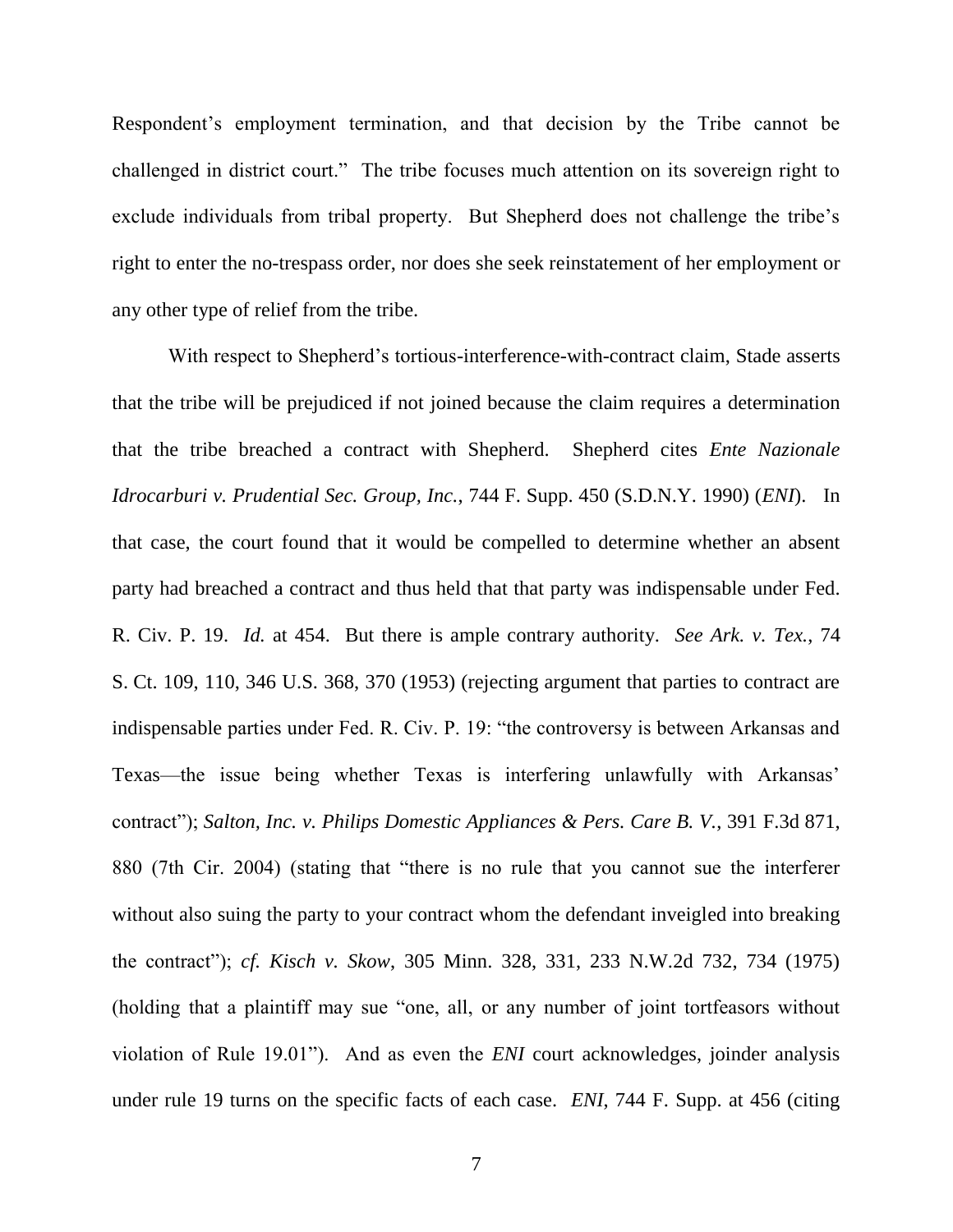*Provident Tradesmens Bank & Trust Co. v. Patterson*, 390 U.S. 102, 118, 88 S. Ct. 733, 742 (1968)).

Under the circumstances presented here, we conclude that the tribe is not a necessary party to Shepherd"s claim for tortious interference with contract. The Minnesota Supreme Court has recognized a claim for tortious interference with an at-will employment contract, reasoning that "[t]he at-will employment subsists at the will of the employer and employee, not at the will of a third party meddler who wrongfully interferes with the contractual relations of others." *Nordling v. N. States Power Co.*, 478 N.W.2d 498, 505 (Minn. 1991). The Restatement compares the action to one for interference with prospective contractual relations because the interest protected is "primarily an interest in future relations between the parties." Restatement (Second) of Torts § 766 cmt. g (1977). Accordingly, Shepherd need not prove that the tribe breached her at-will employment contract, but rather that the tribe repudiated future contractual relations with her, a fact that is not in dispute.

Stade argues that her own interests will be prejudiced by her inability to join the tribe as a third party. It is unclear, however, what third-party claims Stade believes that she has against the tribe. Although she acknowledges that such claims must be based on indemnity, contribution, warranty, or other substantive right, *Koenigs v. Travis*, 75 N.W.2d 478, 481 (Minn. 1956), Stade has been unable to articulate a theory under which the tribe would be liable to her.<sup>1</sup> Moreover, Minn. R. Civ. P. 14, on which Stade relies,

 $\overline{a}$ 

 $<sup>1</sup>$  At oral argument, Stade suggested that indemnification would provide a basis for third-</sup> party liability, but she has not provided a basis for finding that the tribe is a joint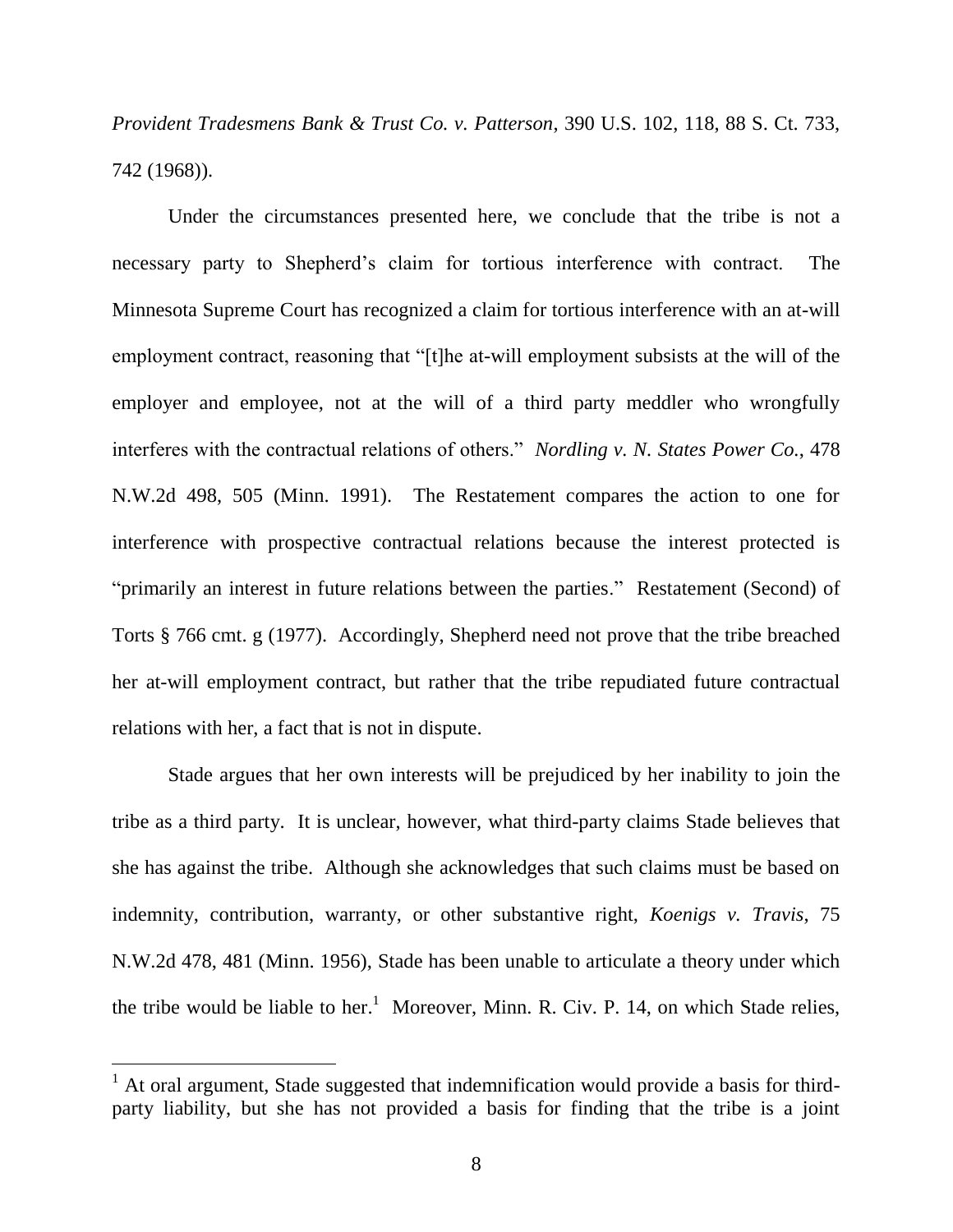merely provides the procedural mechanism for bringing a third-party claim. It does not provide a substantive right to have such a claim heard in the same proceeding, much less to assert a claim against a party over whom the court has no jurisdiction. *See Grothe v. Shaffer*, 305 Minn. 17, 25, 232 N.W.2d 227, 233 (1975) (explaining that rule "merely permits joinder; it does not necessarily create a substantive right to implead another party"); *cf.* Minn. R. Civ. P. 42.02 (providing that a district court may order separate trials on third-party claims).

With respect to the factors relevant to determining indispensable-party status, Stade and the tribe primarily reargue the claims of prejudice addressed above. They also assert that the district court cannot provide an adequate remedy because the parties cannot prove their claims and defenses without the assistance of the tribe. But the district court correctly concluded that issues related to the sufficiency or availability of evidence are not relevant to a motion to dismiss. Parties routinely litigate claims without access to all possible evidence. Whether Shepherd can present enough evidence in support of her claims to survive summary judgment is an issue for another day.

Stade and the tribe object to the district court's conclusion that Shepherd did not have an adequate alternative forum for her claims in tribal court. The tribe asserts that, despite the no-trespass order, Shepherd would be allowed to pursue her claims in tribal court and that the district court acted prejudicially in concluding that Shepherd could not receive a fair trial before that tribunal.

tortfeasor, much less one from whom Stade is entitled to indemnity. *See, e.g., Tolbert v. Gerber Indus., Inc.*, 255 N.W.2d 362, 366 (Minn. 1977) (identifying limited circumstances in which indemnity is allowed between joint tortfeasors).